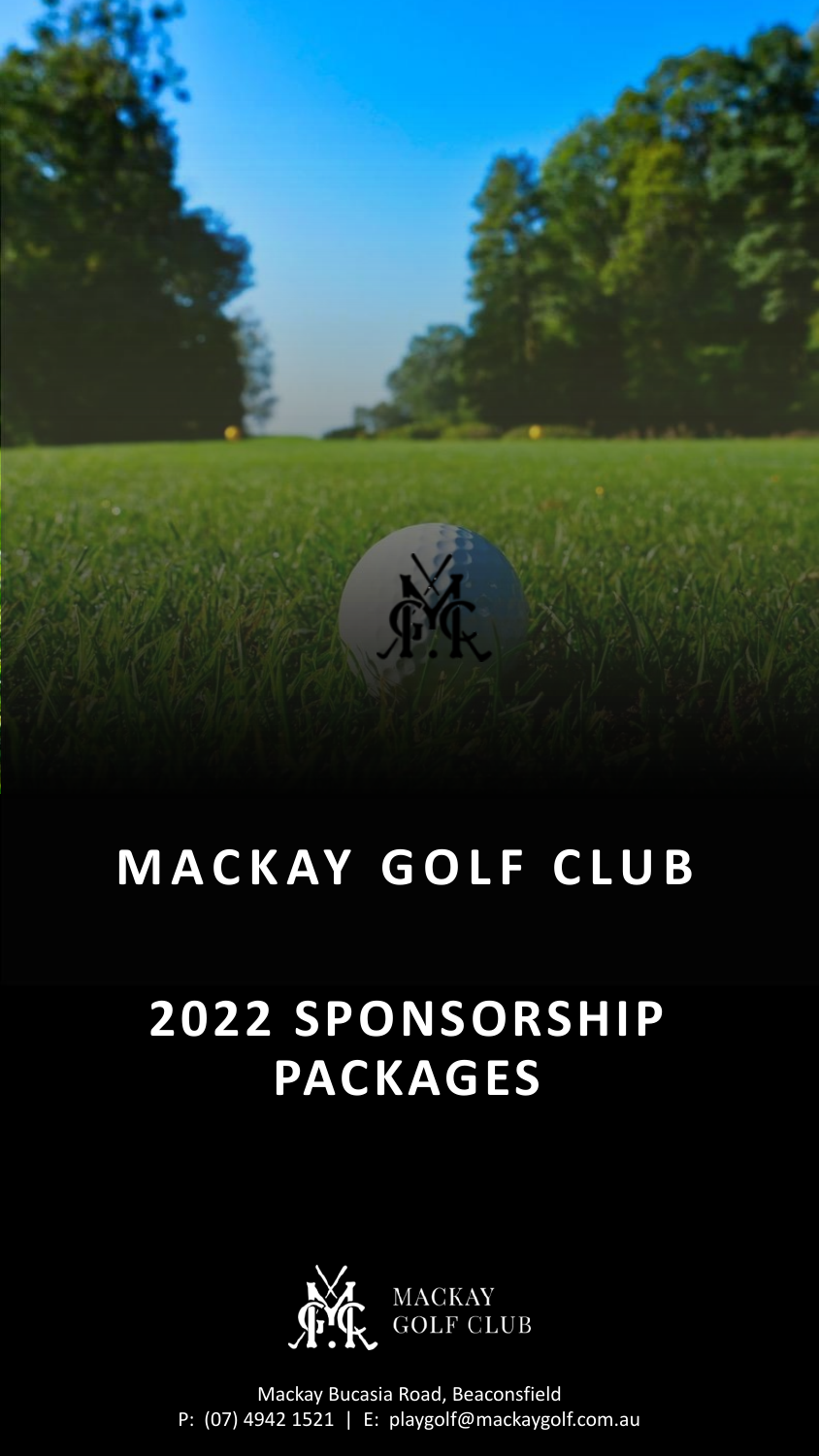### **O U R H I S T O R Y**

The Mackay Golf Club was founded in June 1925 with the initial nine-hole course being situated on the town common, which is now the Mackay Airport.

Far from the manicured courses of today, the going was rugged for the early golfers.

The club moved to its present site in 1928 after leasing 122 acres of grazing land from Mr George Shinn, sufficient land for a nine-hole golf course. The Clubhouse was moved from the common to its current site and in 1930, the Club came of age when the first Club Professional, Harrie Sloan, was appointed.

During these early years, a huge effort was put in by bands of volunteers plowing, harrowing and levelling the fairways and planting couch runners.

From all reports, playing was also a big challenge with errant balls usually unfindable in the tiger rough, even if you were prepared to brave the snakes.

### **A MESSAGE FROM OUR PRESIDENT**



PHIL LAKIN

We are extremely proud of our Club and the course.

Mackay Golf Club has a loyal sponsorship base which we are proud to display around our course.

Your sponsorship will provide you access to Mackay's Premier Golf Club with exposure to over 600 members, business groups, community groups and the general public.

We know that we have a sponsorship opportunity to suit your needs.

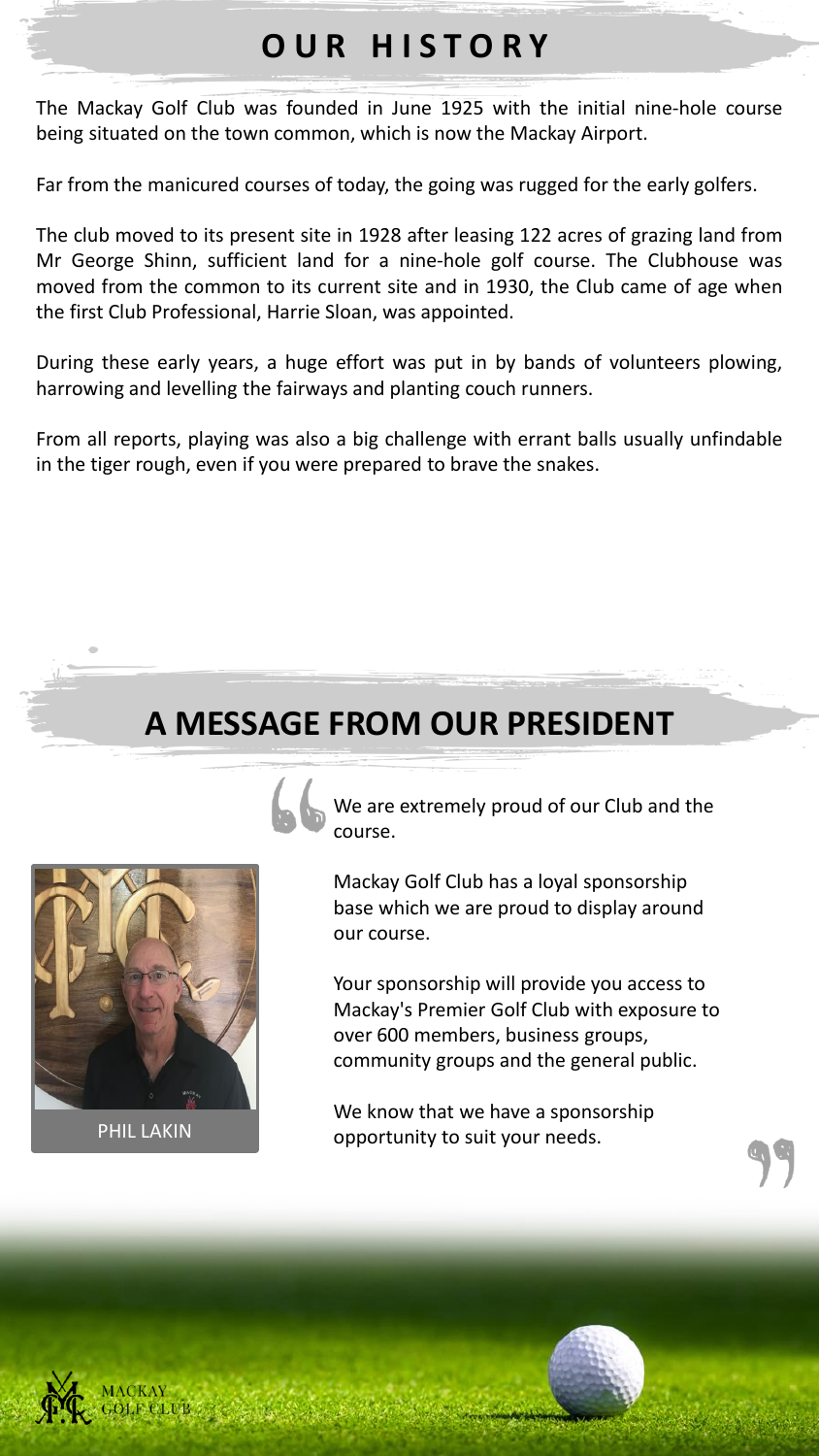### **S P O N S O R S H I P P A C K A G E S**

The Mackay Golf Club values its sponsors and believes that when you become a sponsor you become part of the Mackay Golf Club FAMILY. We want to give our sponsors more…

- ✓ More exposure;
- $\checkmark$  More return for their investment; and
- $\checkmark$  More time to make them part of the Club.

Our commitment to you and your business is to ensure that we provide you with maximum exposure. Our packages are designed to build a long term relationship with you, the sponsor. We welcome you to meet and know as many of our members at the Club as possible as word of mouth advertising, in conjunction with your paid advertising, can maximise your return on investment.

### **CAPTAINS PREMIUM PACKAGE \$4,000 (ex-GST)**

The Captains Premium Package offers sponsorship of one Major Event or a Feature Event on the 2021 golfing calendar.

#### **BENEFITS:**

- $\checkmark$  4 x invitations to our Sponsors Day;
- $\checkmark$  10 x 18 hole golf vouchers;
- $\checkmark$  Tee sign advertising;
- $\checkmark$  Logo on the Mackay Golf Club website with links to your website;
- $\checkmark$  Sponsorship of two Saturday / Sunday events;
- $\checkmark$  2 x free room hire per year for seminars;
- $\checkmark$  Logo in our monthly newsletter;
- $\checkmark$  2 x invites to our Champions Dinner.

### **WEEK OF GOLF PACKAGE \$850 (ex-GST)**

Our Week of Golf Package offers the sponsorship of one Saturday or Sunday event and two midweek events.

### **BENEFITS:**

- $\checkmark$  2 x invitations to our Sponsors Day;
	- $\times$  4 x 18 hole golf vouchers;
	- $\checkmark$  Tee sign advertising;
	- $\checkmark$  Logo on the Mackay Golf Club website with links to your website.

### **BIRDIE PACKAGE \$1,000 (ex-GST)**

By signing on as a Birdie Sponsor, you'll be provided sponsorship of two Saturday or Sunday events.

#### **BENEFITS:**

- $\checkmark$  4 x invitations to our Sponsors Day;
- $\checkmark$  4 x 18 hole golf vouchers;
- $\checkmark$  Tee sign advertising;
- $\checkmark$  Logo on the Mackay Golf Club website with links to your website;
- $\checkmark$  2 x invitations to the Champions Dinner.



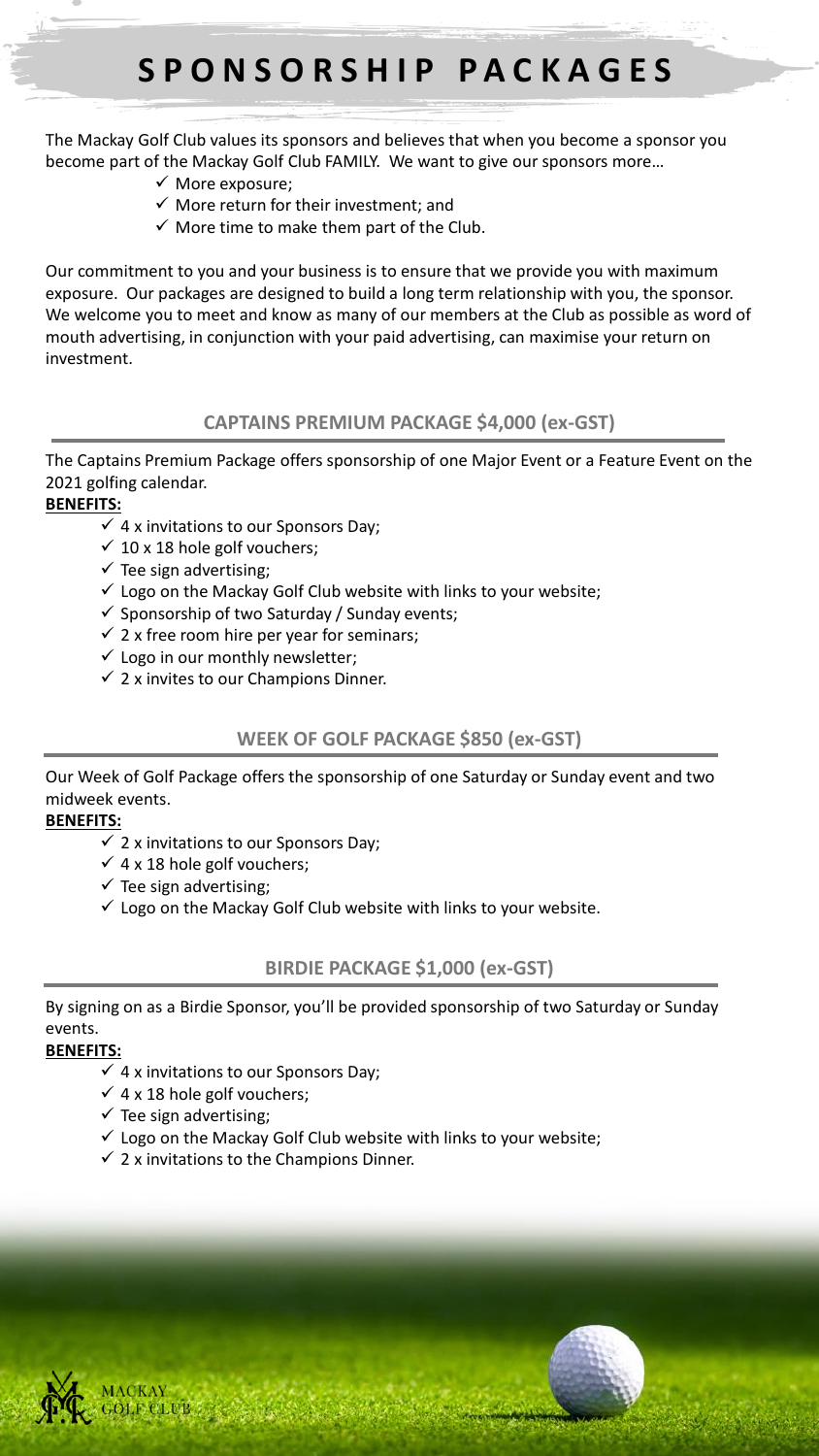### **S P O N S O R S H I P P A C K A G E S**

### **TEE SPONSORSHIP \$250 (ex-GST)**

Tee Sponsorship offers your business the chance to put its name to one of Mackay Golf Club's 18 quality holes for one year. Located right on the tee, your business name is perfectly situated to greet every player onto your particular hole. Tee sponsorship provides maximum exposure with over 60,000 rounds of golf played each year from members, public and corporate groups. This will ensure your business stays in front of everyone that plays.

### **ON COURSE SIGNAGE \$500 (ex-GST)**

Place your brand at strategically placed locations around the course and gain exposure to an average of 600 competition players plus social and corporate groups every week for 52 weeks. **ADDED BENEFIT:**

2 x invitations to our Sponsors Day.

### **ROAD FACING SIGNAGE \$3,000 (ex-GST)**

Place your brand at strategically placed locations around the course and provide exposure to an average of 600 competition players plus social and corporate groups every week for 52 weeks. In addition, you'll gain valuable billboard type exposure to the thousands of people who commute along the Mackay-Bucasia Road each and every day.

#### **ADDED BENEFIT:**

2 x invitations to our Sponsors Day.

#### **WEEKDAY COMPETITION SPONSORSHIP \$200 (ex-GST)**

Promote your brand at one or more of Mackay Golf Club's weekly competitions through your banner(s) being displayed around the course (banners to be provided at your own cost). **ADDED BENEFITS:**

- Free entry in the competition of the day for 4 players;
- Present advertising material to members at the start of play;
- Website and newsletter advertising;
- 2 x invitations to our Sponsors Day.

### **SATURDAY / SUNDAY COMPETITION SPONSORSHIP \$300 (ex-GST)**

Promote your brand at Mackay Golf Club's main competition day comprising of over 200 players through your banner(s) being displayed around the course (provided at your own cost). **ADDED BENEFITS:**

- $\checkmark$  Free entry in the competition of the day for 4 players;
- $\checkmark$  Able to present advertising material to members at start of play;
- $\checkmark$  Website and newsletter advertising;
- $\checkmark$  2 x invitations to our Sponsors Day.

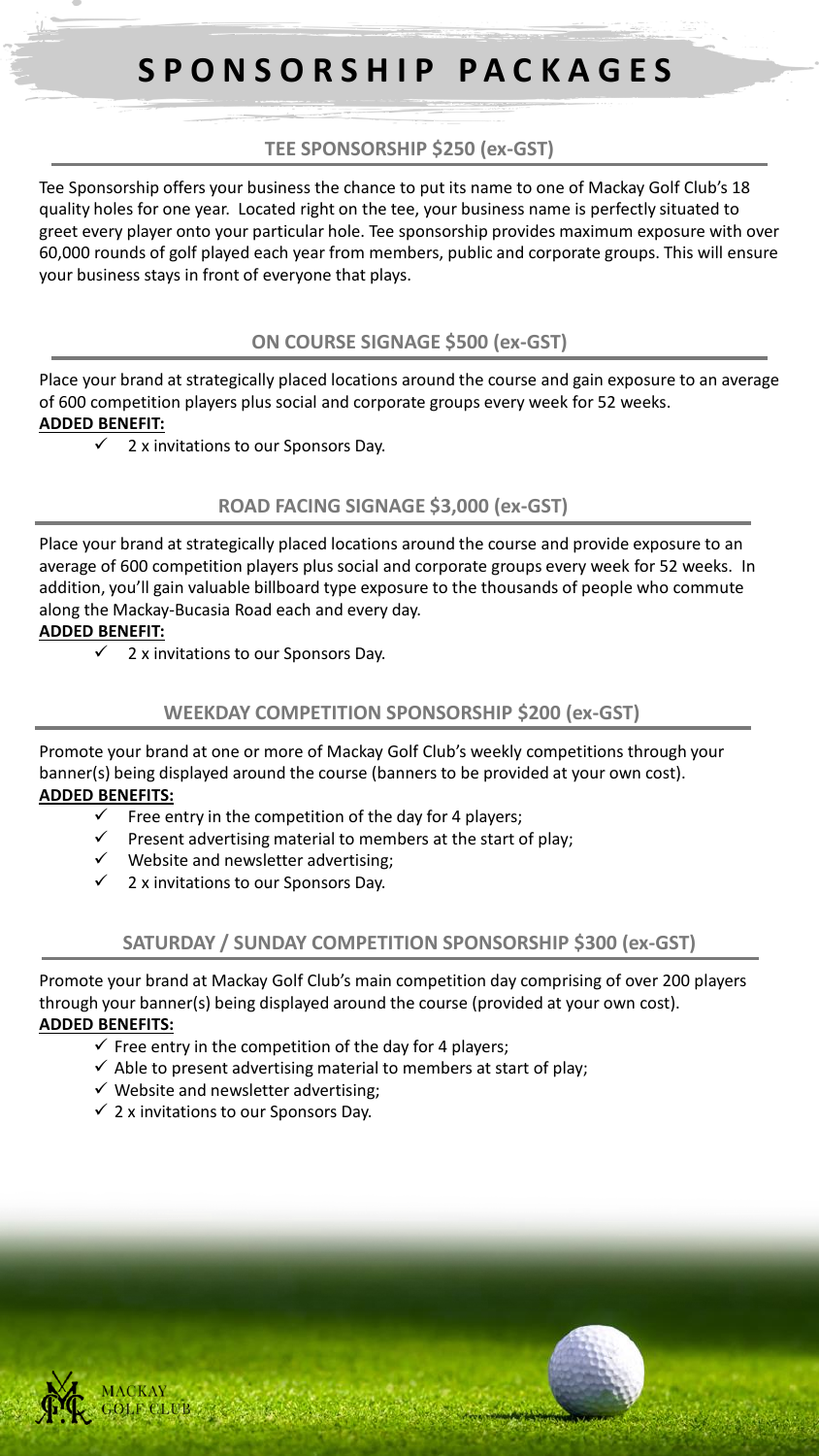### **S P O N S O R S H I P P A C K A G E S**

**MONTHLY MEDAL SPONSORSHIP \$900 (ex-GST) (Includes the Wednesday, Thursday & Saturday Medals)**

This event is run once per month (generally the first week of the month) and culminates in the Medal Final at the end of the year. It attracts around 400 players for the week.

#### **BENEFITS:**

- $\checkmark$  Free entry for the Sponsors group if playing the Wednesday , Thursday and / or Saturday Medal;
- $\checkmark$  1 x ticket to the Medal Finals lunch;
- $\checkmark$  Present advertising material to members at the start of play and award prizes at the conclusion of play;
- $\checkmark$  Website and newsletter advertising;
- $\checkmark$  4 x Mackay Golf Club lunch vouchers;
- $\checkmark$  2 x invitations to our Sponsors Day.

### **MAJOR & FEATURE EVENT SPONSORSHIP Prices range from \$750 to \$3,000 (ex-GST)**

Take the opportunity to sponsor one of the Major or Feature events during the year. Sponsorship value and benefits alter, so please contact us to enquire on your desired event.

| <b>MAJOR EVENTS</b>       | <b>FEATURE EVENTS</b>       |
|---------------------------|-----------------------------|
| Mackay Open               | 9 Hole Weekly Competition   |
| Club Championship         | <b>Opening Day</b>          |
| 4BBB Championship         | <b>Closing Day</b>          |
| Men's / Women's Foursomes | <b>Monthly Medal Final</b>  |
| Mixed Foursomes           | <b>Order of Merit Event</b> |
|                           | <b>Multi-Round Event</b>    |